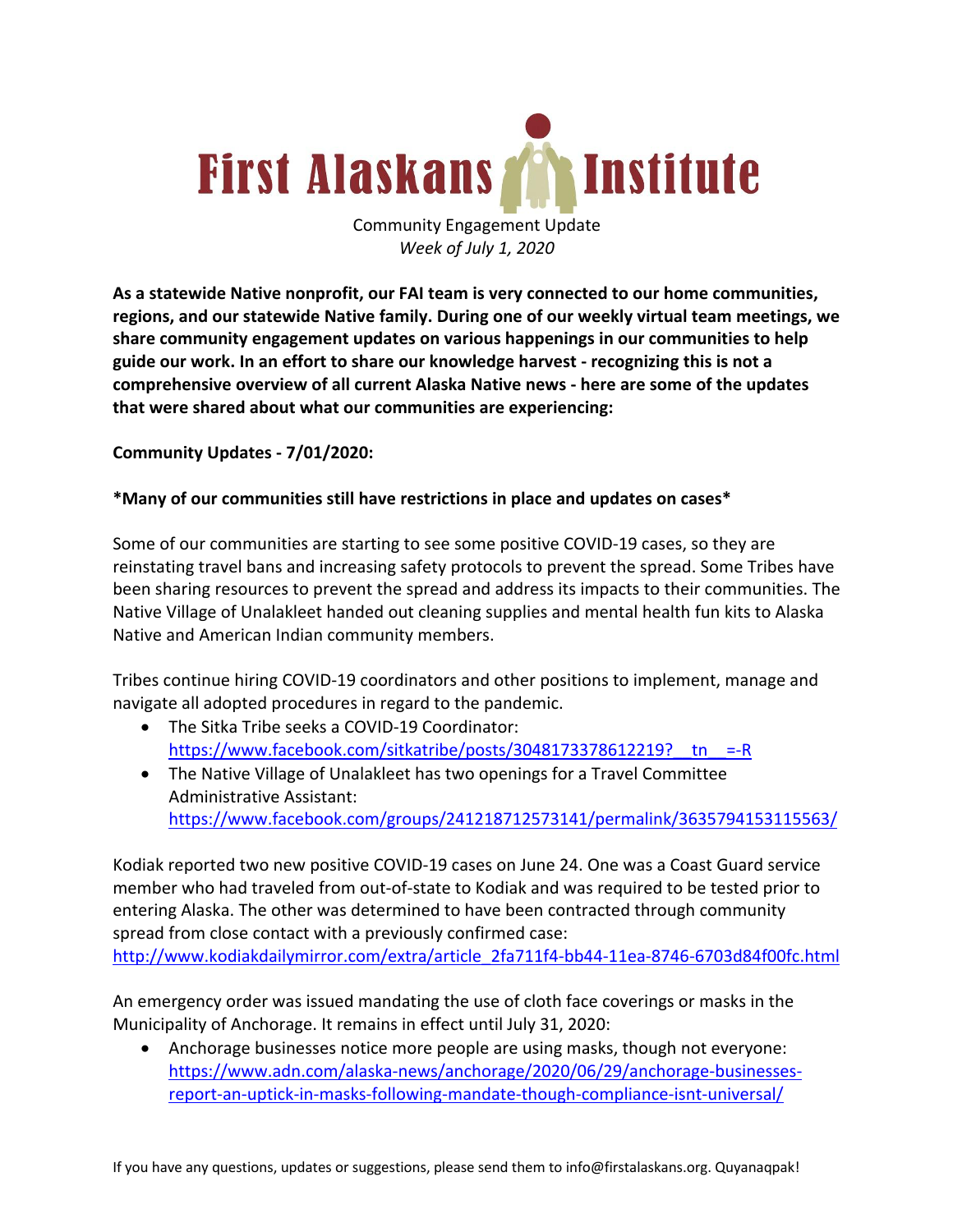• Conflicting state, municipality stances on Anchorage mandatory mask order cause confusion: https://www.ktva.com/story/42305924/alaska-attorney-general-anchorage-mayorspar-over-mandatory-mask-order

The city of Bethel is offering free hotel quarantine for travelers going to the village from Anchorage. With some residents unable to travel back to their village until they show a negative test result, the layover in Bethel has become necessary: https://www.kyuk.org/post/betheloffering-free-hotel-quarantine-travelers-going-village-anchorage

With an increase of COVID-19 in their community, Seward canceled its Fourth of July activities and instituted emergency regulations that require face coverings in indoor public spaces, banned large gatherings and limited capacity in businesses and churches. The city is also limiting recreational camping capacity at the popular Resurrection Bay campgrounds to half: https://www.adn.com/alaska-news/2020/07/02/seward-requires-face-coverings-and-limitscamping-amid-covid-19-outbreak/

## **\*Our Native ways of life as we know it continues – always has, always will – as our peoples harvest from the lands and waters\***

The weather has been beautiful and people are fishing in Kodiak. Folks are also rod and reel fishing for king salmon in Shaktoolik.

The lower Kuskokwim River will remain closed to gillnets until more red and chum salmon arrive. King salmon numbers are low, but are expected to meet the lower end of the state's Kuskokwim River drainage-wide spawning escapement goal: https://www.kyuk.org/post/planwhen-gillnets-can-return-lower-kuskokwim

## **\*Racial equity topics continue to be raised around the state\***

As people are examining controversial statues and monuments across the nation in terms of racial equity, Alaskans are having more conversations about local statues:

- Sitka residents gather to demand the relocation of the Baranov Statue: https://www.ktoo.org/2020/06/25/sitkans-gather-to-demand-the-relocation-ofcontroversial-baranov-statue/
- Last week, Anchorage Mayor Ethan Berkowitz announced that the Native Village of Eklutna should decide the fate of the Captain James Cook statue in Anchorage. This week, the conversation continues within the Alaska Native community about the opportunity this presents for re-education about history and the long-lasting effects of colonialism: https://www.alaskapublic.org/2020/06/29/most-agree-on-the-story-ofcaptain-cooks-time-in-cook-inlet-they-differ-on-how-to-tell-it/